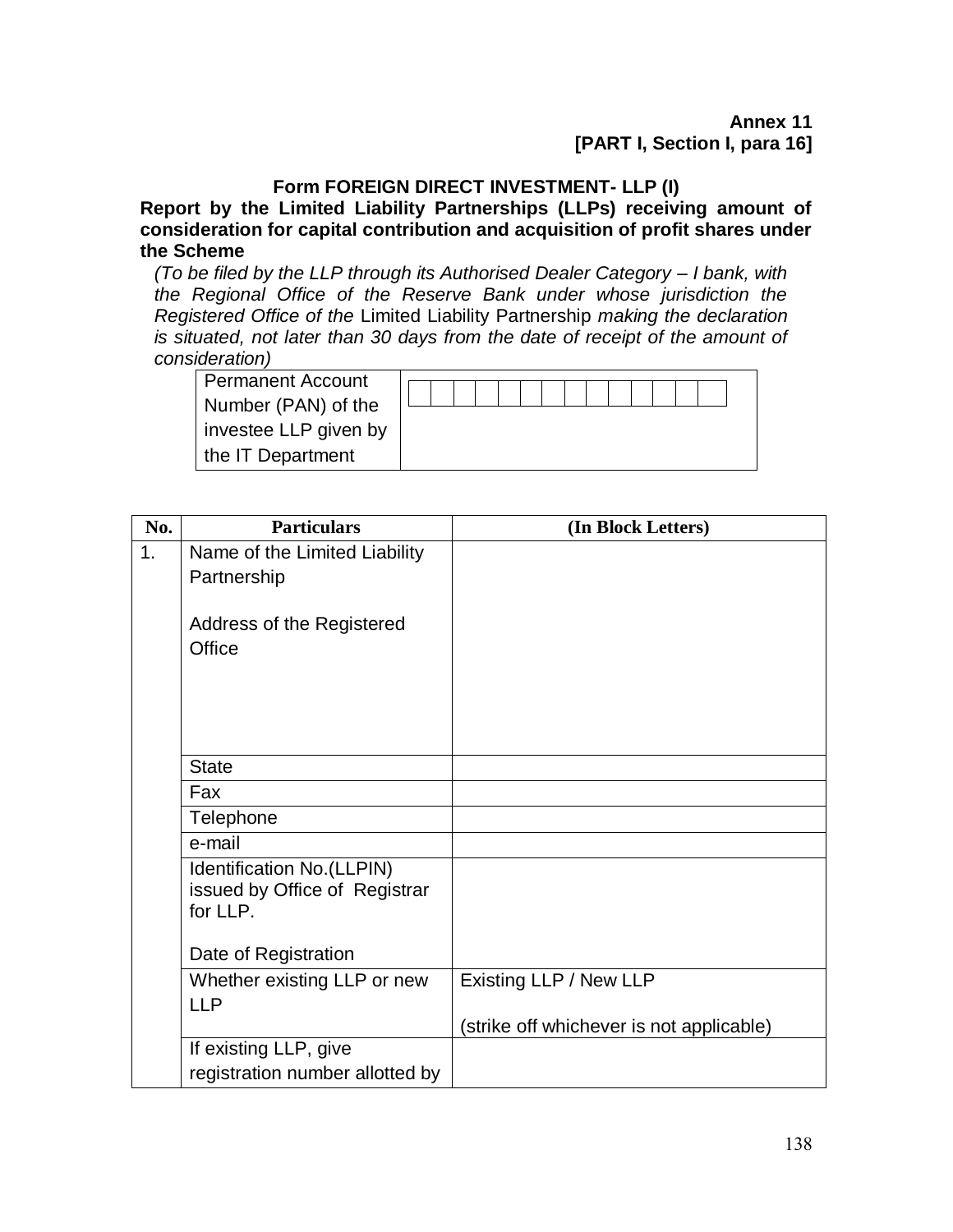|                | RBI for FDI, if any.                                                                                                                                                                                                                                                                                                                                                                      |                     |                  |
|----------------|-------------------------------------------------------------------------------------------------------------------------------------------------------------------------------------------------------------------------------------------------------------------------------------------------------------------------------------------------------------------------------------------|---------------------|------------------|
| $\overline{2}$ | Details of the foreign investor                                                                                                                                                                                                                                                                                                                                                           |                     |                  |
|                | Name                                                                                                                                                                                                                                                                                                                                                                                      |                     |                  |
|                | <b>Designated Partner</b><br>Identification No. (DPIN):<br><b>Address</b>                                                                                                                                                                                                                                                                                                                 |                     |                  |
|                | Country                                                                                                                                                                                                                                                                                                                                                                                   |                     |                  |
|                | Constitution / Nature of the<br>investing Entity<br>[Specify whether<br>1. Individual<br>2. LLP<br>3. Company<br>4. Foreign Trust<br><b>Private Equity Fund</b><br>5.<br>Pension / Provident<br>6.<br>Fund<br>7. Sovereign Wealth Fund<br>$(SWF)^{72}$<br>8. Partnership /<br>Proprietorship Firm<br><b>Financial Institution</b><br>9.<br>10. NRIs / PIO<br>11. Others (please specify)] |                     |                  |
| 3.             | Date of receipt of funds                                                                                                                                                                                                                                                                                                                                                                  |                     |                  |
| 4.             | Amount                                                                                                                                                                                                                                                                                                                                                                                    | In foreign currency | In Indian Rupees |
|                |                                                                                                                                                                                                                                                                                                                                                                                           |                     |                  |

 $72$  SWF means a Government investment vehicle which is funded by foreign exchange assets, and which manages those assets separately from the official reserves of the monetary authorities.

 $\overline{a}$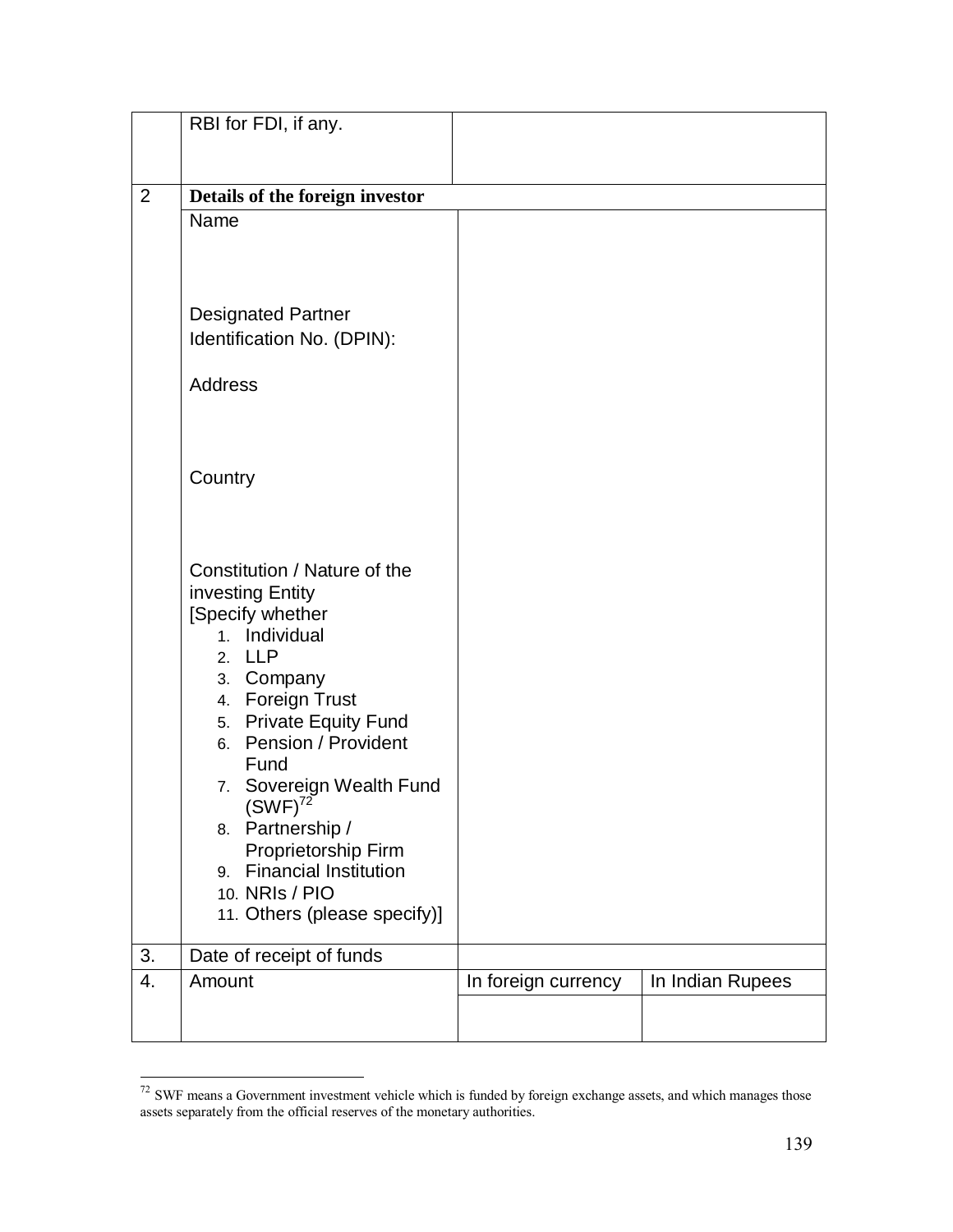| 5.              | Activity of the LLP              |        |
|-----------------|----------------------------------|--------|
| i)              | Description of the main          |        |
|                 | business activity.               |        |
|                 |                                  |        |
|                 |                                  |        |
|                 |                                  |        |
|                 | NIC Code                         |        |
| $\mathsf{ii}$ ) | It is confirmed that 100% FDI is | Yes/No |
|                 | allowed under automatic route    |        |
|                 | as per FDI policy without any    |        |
|                 | FDI-linked performance related   |        |
|                 | conditions.                      |        |
| iii)            | <b>Details of Government</b>     |        |
|                 | Approval (ref. no. of approval   |        |
|                 | letter and date). [Copy          |        |
|                 | enclosed]                        |        |
| 6.              | Name of the AD bank through      |        |
|                 | whom the remittance is           |        |
|                 | received.                        |        |
| 7.              | Address of the AD bank           |        |
|                 |                                  |        |
|                 |                                  |        |

| (Authorised signatory of the investee)<br>LLP | (Authorised signatory of the AD bank) |
|-----------------------------------------------|---------------------------------------|
| (Stamp)                                       | (Stamp)                               |

## **FOR USE OF THE RESERVE BANK ONLY:**

| Unique Identification | Number for | the |  |  |  |  |  |  |  |
|-----------------------|------------|-----|--|--|--|--|--|--|--|
| remittance received:  |            |     |  |  |  |  |  |  |  |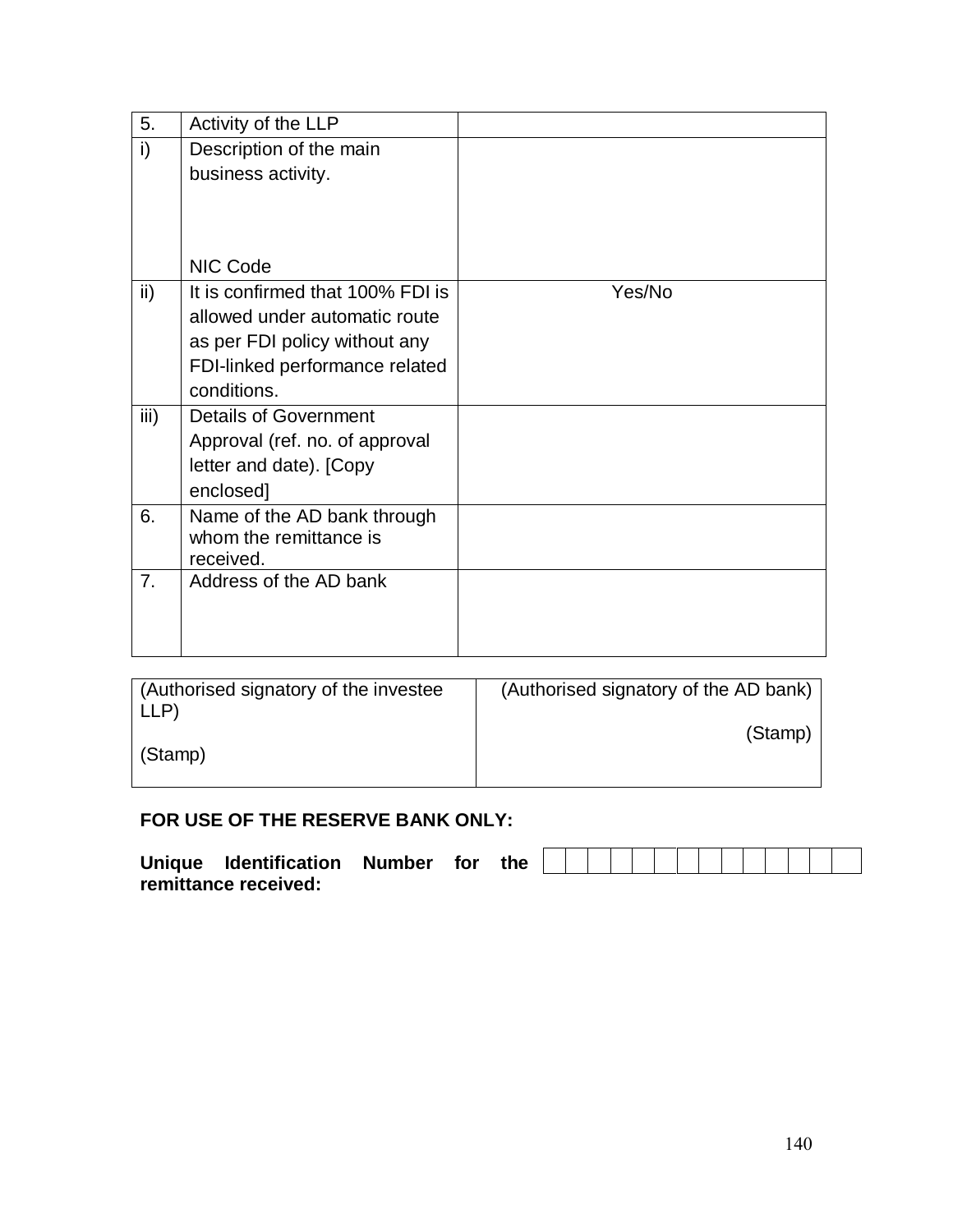#### **DECLARATION TO BE FILED BY THE AUTHORISED REPRESENTATIVE OF THE LIMITED LIABILITY PARTNERSHIP:** *(Delete whichever is not applicable and authenticate)*

We hereby declare that:

\_\_\_\_\_\_\_\_\_\_\_\_\_\_\_\_\_\_\_\_

1. We comply with the procedure for capital contribution and profit shares as laid down under the Notification No. FEMA 20/2000-RB dated 3<sup>rd</sup> May 2000, as amended from time to time.

2. Capital contribution /profit shares have been issued to the non-resident investor in terms of FIPB approval No.\_\_\_\_\_\_\_\_\_\_\_\_\_\_\_\_\_\_\_ dated

3. We enclose the following documents in compliance with to Notification No. FEMA 20/2000-RB dated  $3<sup>rd</sup>$  May 2000:

- (i) A certificate from our designated partner certifying that
	- (a) all the requirements of the LLP Act, 2008 have been complied with;
	- (b) terms and conditions of the Government approval, have been complied with;
	- (c) the LLP is eligible to issue capital contribution /profit shares under these Regulations; and
	- (d) the LLP has all original certificates issued by authorised dealers in India evidencing receipt of amount of consideration in accordance with Notification No. FEMA 20/2000-RB dated 3<sup>rd</sup> May, 2000.
- (ii) A certificate from the Chartered Accountant/Cost Accountant/ approved valuer from the panel maintained by the Central Government, indicating the manner of arriving at the fair price of the capital contribution/profit shares issued to the persons resident outside India.

4. The foreign investment received and reported now will be utilized in compliance with the provisions of the Prevention of Money Laundering Act, 2002 (PMLA) and Unlawful Activities(Prevention) Act, 1967 (UAPA). We confirm that the investment complies with the provisions of all applicable Rules and Regulations.

5. Unique Identification Numbers given for all the remittances received so far as consideration for capital contribution and acquisition of profit shares (details as above), by Reserve Bank.

|--|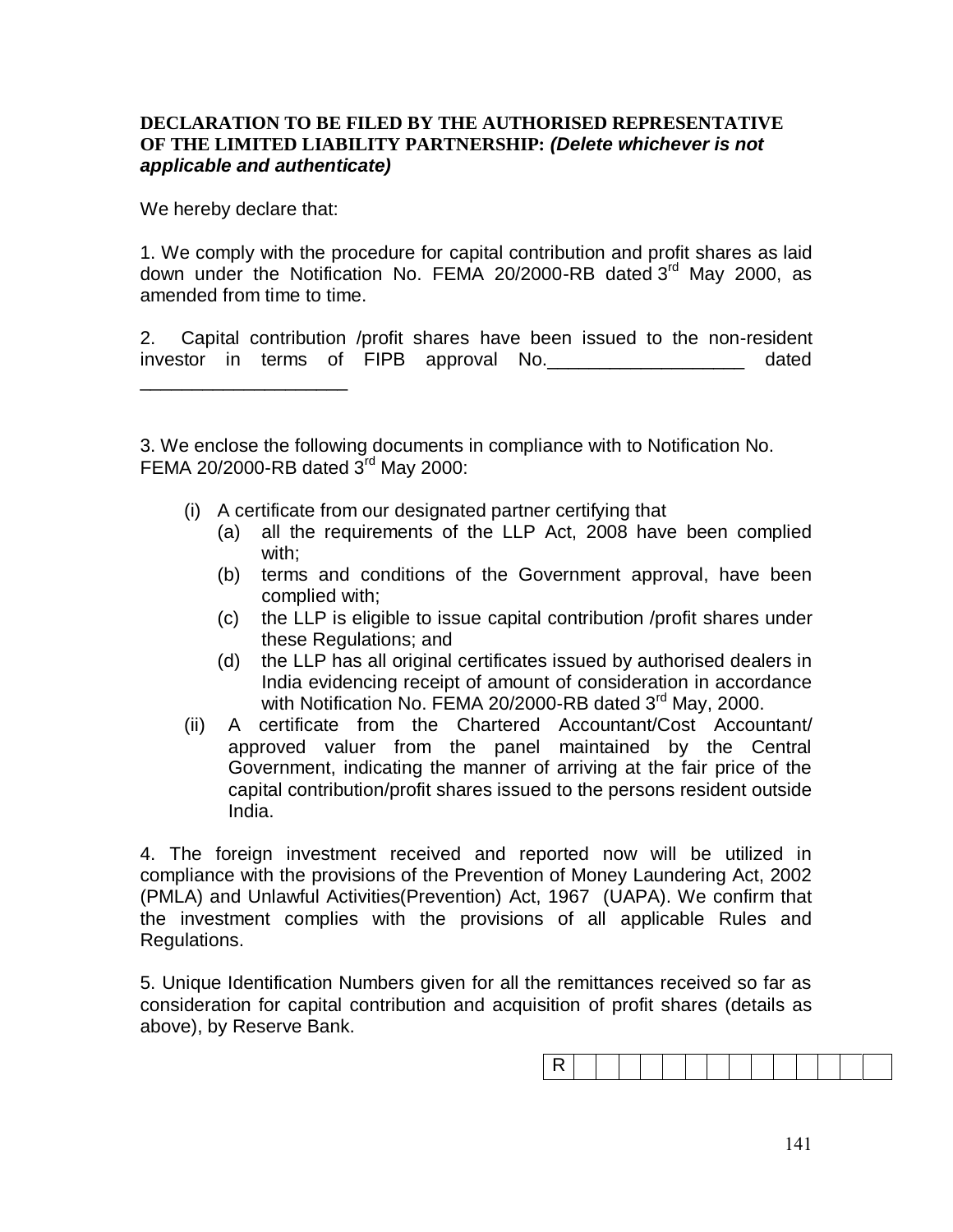|--|--|--|--|--|--|--|--|--|--|--|--|--|--|--|

(Signature of the Applicant)\* : where the contribution of the contribution of  $\mathcal{L}_\mathcal{L}$ 

(Name in Block Letters)

(Designation of the signatory)

Place:

:  $\sim$   $\sim$   $\sim$ 

Date:

(\* To be signed by Designated Partner/Authorised Signatory of the LLP)